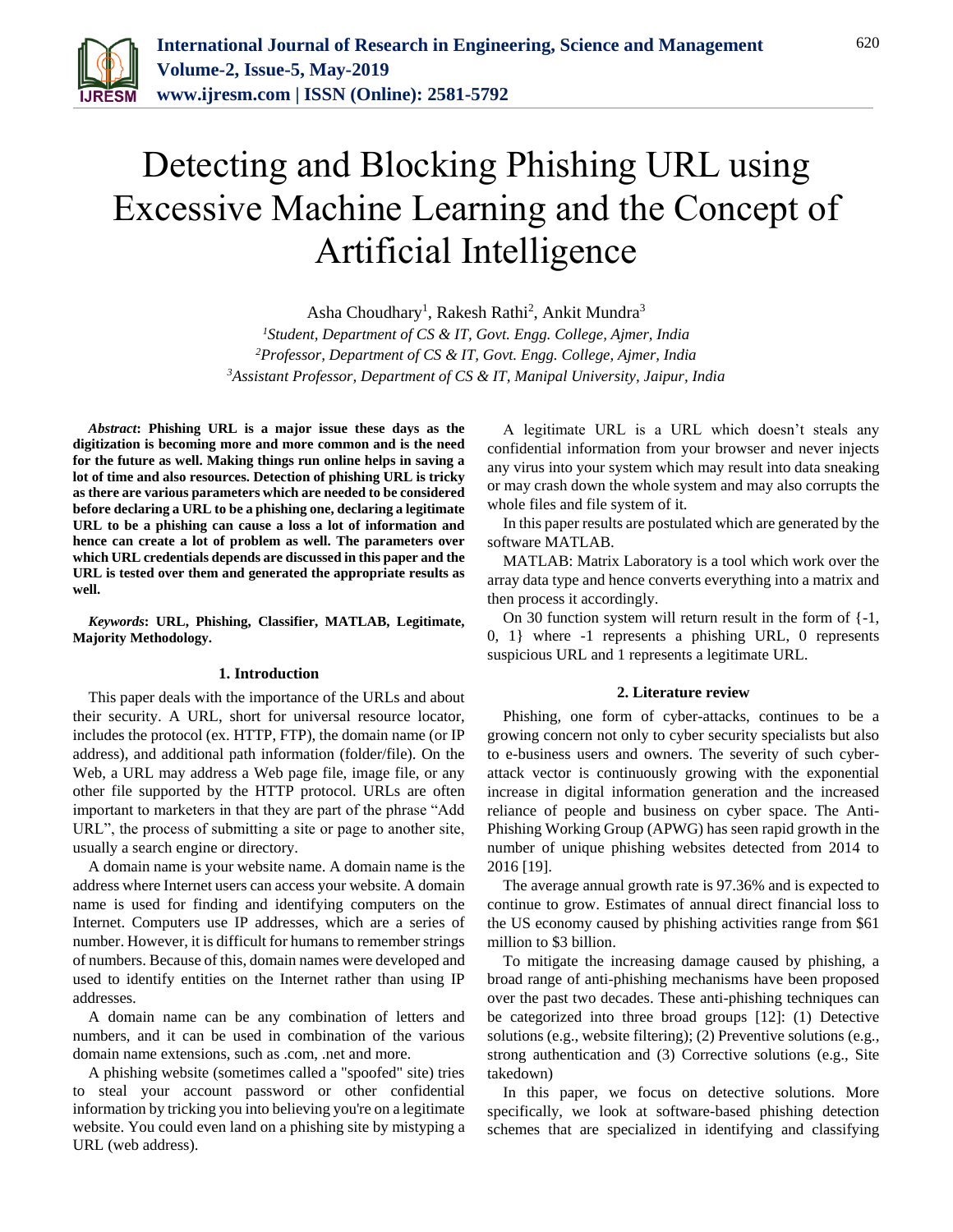

phishing websites. This class of approaches is arguably more important than other approaches because it helps in reducing human errors. Preventative and corrective solutions take a different approach, but if the user behind the keyboard has been successfully tricked by a phishing attempt, and willingly submitted sensitive information, then no firewall, encryption software, certificates, or authentication mechanism can help in preventing the attack from materializing.

Software-based phishing detection also delivers improved results compared to detection by user education because phishing attacks normally aim at exploiting human weaknesses. For example, a study of phishing detection using user education shows a 29% false negative rate (FNR) for the best performance, while the software based approaches that are surveyed by the same study have FNR in the range of 0.1% to 10%. For this reason, we focus our study on software based phishing detection systems, and the term "phishing detection" will refer only to this form of detection in the rest of the paper.

Although the research area of phishing detection and classification is relatively rich, there is a lack of systematic analysis of the requirements, the capabilities, and the shortcomings of the existing anti-phishing techniques. For example, websites that offer identification and classification of phishing as a service have been popular in recent years, however, those services leverage different evaluation datasets from various sources at different time periods to validate their outcomes. Albeit those schemes may have similar performance results (e.g., in terms of false positive rate, true positive rate, etc.), it is difficult to compare their performance because of the variation in the evaluation datasets employed. Consequently, a systematic assessment of the datasets used to validate phishing detection approaches is desired, as well as necessary, in order to provide a foundation for comprehensive comparisons among different phishing detection schemes, and ultimately, select the best in practice.

In this study, we complement the existing survey papers on phishing detection, by providing a broad systematic analysis of software based antiphishing approaches. The authors focus on studying, analyzing, and classifying the most significant and novel detection techniques, and pointed out the advantages and disadvantages of each approach. On the other hand, we present a more comprehensive systematic review of phishing detection schemes, not only from the perspective of detection algorithms, but also from a broader perspective that covers other important aspects including the phishing detection life cycle, taxonomy of phishing detection schemes, evaluation datasets, detection features, and evaluation metrics and strategies. The work focuses more on the attack side of phishing. More specifically, it presents details about phishing attacks including the anatomy of such attacks, why people fall in phishing attacks and how bad phishing is. However, it only provides a high level analysis of the state-of-the-art phishing countermeasures. In order to provide a systematic review of the phishing detection research, we first present the necessary information about the phishing

attacks by answering three questions: (1) What is phishing?, (2) How does phishing work? and (3) What is the current status of phishing? Then, we conduct systematic review of phishing detection schemes in a detailed and comprehensive manner. Finally, Khonji et al. present a literature survey about antiphishing solutions (e.g., user training, email filtering and website detection, etc.), including their classification, detection techniques and evaluation metrics. Compared to, we focus on the software based phishing website detection schemes, which are proved to be the most effective anti-phishing solutions and are not systematically studied.

## **3. Proposed work**

The implemented algorithm works on feature extraction based process, the URL has been asked as input for testing its credibility. The URL then undergoes through the functions which tests the URLs feature which are discussed in the upcoming sections.

The features that have been used for the information extraction are divided into four major categories a.) URL address Matrices, b.) URL Encoding Features, c.) URL Scripts Inclusion based Features and d.) URL Parameters based Features.

- a) URL Address Matrices: This category deals with the URL length, IP address inclusion, tiny URL services, symbols inclusions, https current age parameters, URL age parameter, Fav icon, URL ports and accessibility of the https protocol.
- b) URL Encoding Features: MATLAB can read the complete URL from a web browser and can display the HTML code along with title, head and body. Parameters which comes under this category are URL requests, Anchor URLs, excessive use of mail function or redirecting mails to a different domain name is also a sign of a phishing URL.
- c) URL Scripts Inclusion: This function category check the URL encode on Forwarding links, Status Bar information, Right Click Disability, Pop Ups and Iframe presence, though these features are sometimes do not indicate the integrity of the URL as the banking websites keeps right click disable on their website.
- d) URL Parameters: This category of function checks the URL over the registration and web performance parameters. Features like age of the domain in terms of years to come, DNS address verification, website traffic matrices, Page Rank Matrices, Google Website Index and Host IP Address verifications are done.

These feature extraction is the base for any URL detection algorithm. Here in this thesis as well it serves as a first check pass for any user entered URL or for any fetched URL.

*Dynamic Database:* In this algorithm the database is keep getting updated on every iteration and it helps the algorithm to get improved as well. The technical explanation of it can be stated as on production code iteration for single simulation the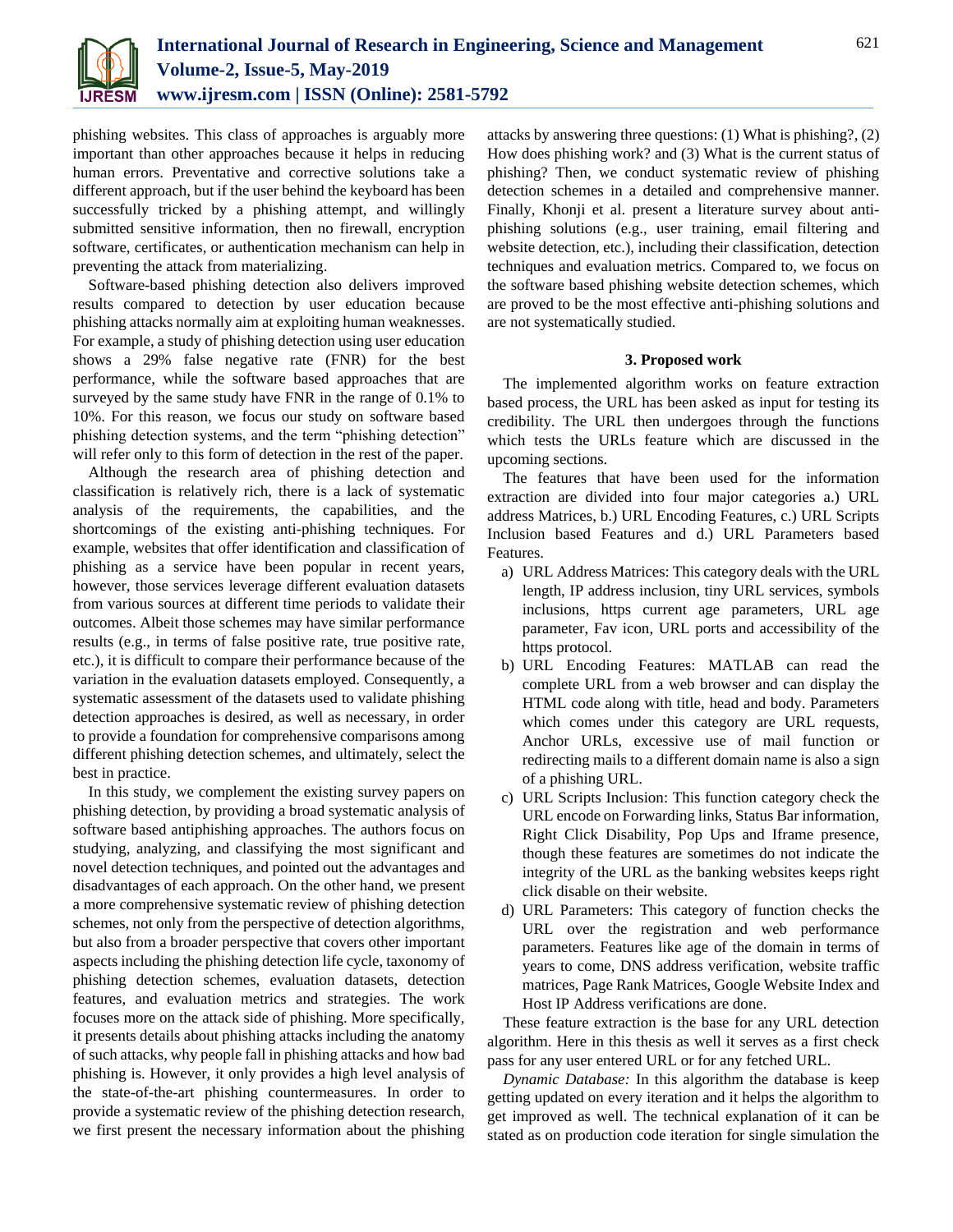

# **International Journal of Research in Engineering, Science and Management Volume-2, Issue-5, May-2019 www.ijresm.com | ISSN (Online): 2581-5792**

entered URL will be sent to the database list along with its parameters and the end result value of {-1, 0, 1}. From the feature function test the URL will get the score set which will decide the integrity of the URL whether it's a phishing URL or a legitimate one. Though over the sandbox code simulation the system will not update the database as it uses the same database for the testing.

*Existing Database Checks and Validation:* In this algorithm another database is referred as a legitimate repository database where the legitimate URLs are stored along with all their parameters and after the Feature Function's test the algorithm will refer to the repository database and then the score for legitimate URL or for phishing URL will get settle. Existing database ensures that the established domain name like amazon, Facebook, BushyThings and many more will always get the legitimate status and is never reported as a phishing URL due to reasons like absence of favicon as these features are becoming obsolete in order to make website load faster.

Score Updates and Check Average Score Calculations: A method has been introduced in this algorithm to make it more advance and up to the date w.r.t. the industry norms, the website may get a legitimate status even after getting a negative rating from the feature function test but due to the other parameters which are being involved. So there is a need of updating and calculating average scores which will then be taken into account while declaring a URL to be a legitimate one or the phishing one.

*Add to Records:* All the testing URLs which are being simulated under the production code runtime environment will be added to the existing database as per the acceptance of that particular database table.

The designed algorithm works over the excessive model of machine learning, it not only analyses the previous database but also keeps them updated along with that it focuses over many other parameters which are externally affecting any URL and its integrity, MATLAB tools helps in reading the web encodes which are of high importance after considering the fact that the feature function test parameters requires web encodes in order to find and examine the internal links and scripts as well. This enables algorithm AI's domain as well and can be developed as an AI based detection model which will be able to make serious decision on its own.

### **4. Results**

This algorithm has been tested over the dataset of 11000 URLs and the simulation time has also been recorded for 500 URLs as the System takes a lot of time to create database and then to check it on iterations is also a daunting task for the systems.

Fig. 1 shows the time taken by the MATLAB working environment to generate the database of 500 URLs.

From the database one by one every URL will be tested over the function and hence generates a result as per the set instructions.

```
Command Window
  No Error
  Elapsed time is 2158.526147 seconds.
fx
 Fig. 1. Time Taken by the system to generate the database
    Elapsed time is 659.618526 seconds.
    Elapsed time is 662.023198 seconds.
 fx \rightarrow
```
Fig. 2. Time taken by the algorithm to generate the result sheets

System will take priority coefficients into the account and will calibrate the results accordingly and noted it down into the excel sheet.

## **5. Conclusion**

The above proposed work and the results we got after the simulation suggests that the regular database will be required to maintain to block and track down the history of the phishing websites and the features those have been implemented must get proper feedback so that they can improve themselves as well.

### **References**

- [1] Anti-Phishing Working Group et al. APWG Phishing trends reports, 2010 - 2016.
- [2] Jason Hong. The state of phishing attacks. Communications of the ACM, 55(1):74–81, 2012.
- [3] Saeed Abu-Nimeh, Dario Nappa, Xinlei Wang, and Suku Nair. A comparison of machine learning techniques for phishing detection. In Proceedings of the anti-phishing working groups 2nd annual eCrime researchers summit, pages 60–69. ACM, 2007.
- [4] Issa Khalil, Saurabh Bagchi, and Ness Shroff. Analysis and evaluation of secos, a protocol for energy efficient and secure communication in sensor networks. Ad Hoc Networks, 5(3):360–391, 2007.
- [5] Rajesh Krishna Panta, Saurabh Bagchi, and Issa M Khalil. Efficient wireless reprogramming through reduced bandwidth usage and opportunistic sleeping. Ad Hoc Networks, 7(1):42–62, 2009.
- [6] Zuochao Dou, Issa Khalil, Abdallah Khreishah, and Ala Al-Fuqaha. Robust insider attacks countermeasure for hadoop: Design and implementation. IEEE Systems Journal, 2017.
- [7] Zuochao Dou, Issa Khalil, and Abdallah Khreishah. CLAS: A novel communications latency based authentication scheme. Security and Communication Networks, 2017.
- [8] Zuochao Dou, Issa Khalil, and Abdallah Khreishah. A novel and robust authentication factor based on network communications latency. IEEE Systems Journal, 2017.
- [9] Ammar Gharaibeh, Mohammad A Salahuddin, Sayed J Hussini, Abdallah Khreishah, Issa Khalil, Mohsen Guizani, and Ala Al-Fuqaha. Smart cities: A survey on data management, security and enabling technologies. IEEE Communications Surveys & Tutorials, 2017.
- [10] Issa Khalil and Saurabh Bagchi. Secos: key management for scalable and energy efficient crypto on sensors. Proceedings of IEEE Dependable Systems and Networks (DSN), 2003.
- [11] Issa Khalil, Ting Yu, and Bei Guan. Discovering malicious domains through passive dns data graph analysis. In Proceedings of the 11th ACM on Asia Conference on Computer and Communications Security, pages 663–674. ACM, 2016.
- [12] Issa Khalil, Ismail Hababeh, and Abdallah Khreishah. Secure inter cloud data migration. In Information and Communication Systems (ICICS), 2016 7th International Conference on, pages 62–67. IEEE, 2016.
- [13] Ponnurangam Kumaraguru, Yong Rhee, Steve Sheng, Sharique Hasan, Alessandro Acquisti, Lorrie Faith Cranor, and Jason Hong. Getting users to pay attention to anti-phishing education: evaluation of retention and